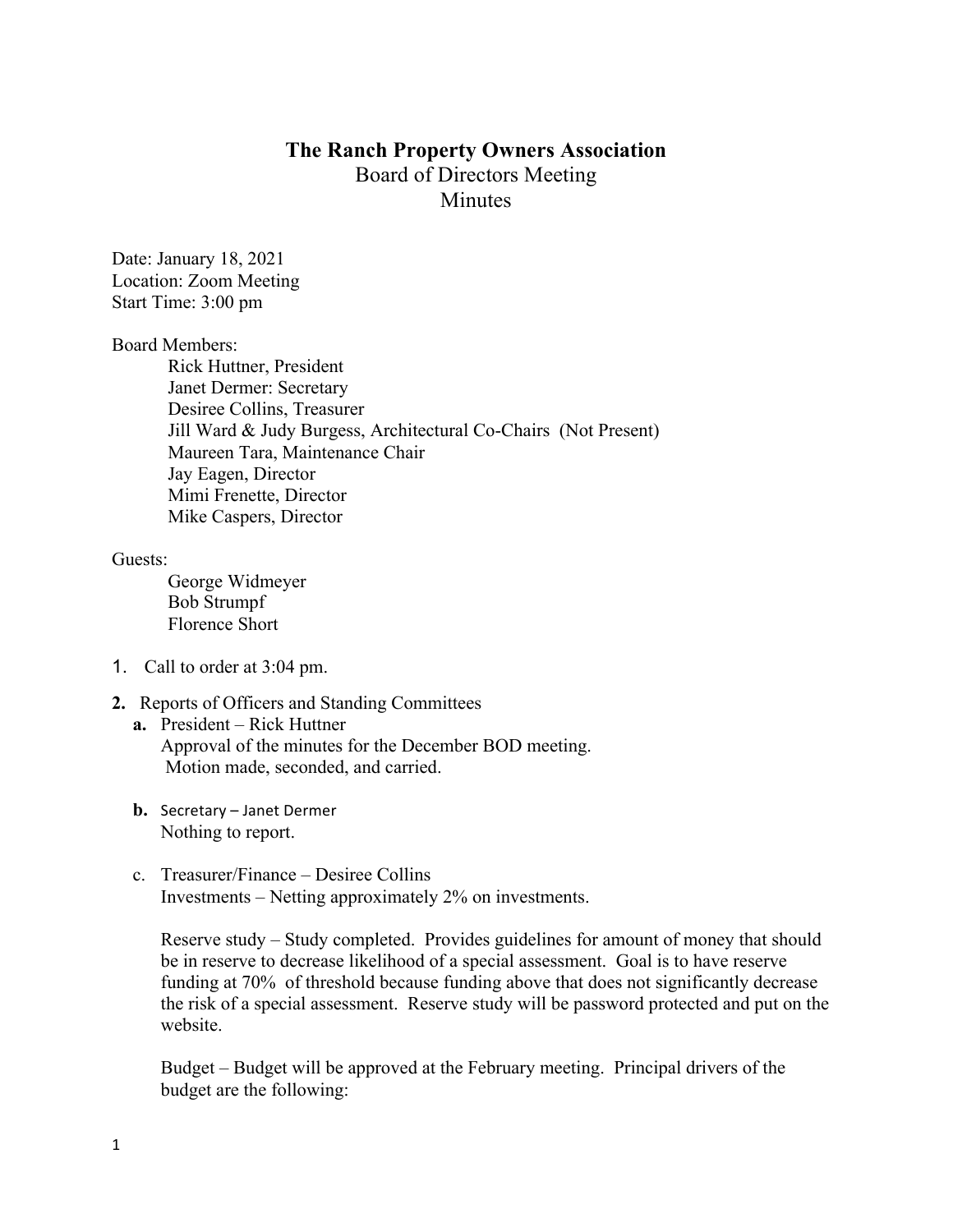Frederick Zink & Associates (administrative) EarthScapes (landscaping) Snow Removal and Road Maintenance Irrigation Electricity

Additional financial and budgeting details provided to residents upon request.

|           | d. Architectural – Jill Ward and Judy Burgess         |
|-----------|-------------------------------------------------------|
| Pending   |                                                       |
| Lot 1     | <b>Front Porch Brace</b>                              |
| Lot $46$  | Install forced air and AC condenser behind stone wall |
| Lot $146$ | Installing railings at front and back door            |
|           |                                                       |
| Lot 18    | Bumping house out on 3 sides                          |
|           |                                                       |
| Lot $5$   | Replace 3 windows back of house                       |
| Lot $16$  | Removing 3 trees                                      |
| Lot 23    | New roof and garage door                              |
|           | Active<br>Complete                                    |

- Lot 48 Bringing in gas line and extending deck
- Lot 52 Install HVAC system
- Lot 71 Replace bathroom windows and door
- Lot 80 Removing 2 aspens next to house
- Lot 85 Replace glass sun roof with Presidential TL 50 shingles
- Lot 87 Replace gazebo roof
- Lot 98 Dumpster placement

### e. Maintenance – Maureen Tara.

Reserve Bridge – As weather permits, the existing bridge will be removed, piers installed if needed, telephone poles placed in position, and treads attached to the poles.

Sustaining Landscape Committee – Recommendation to have a water management and conservation study done by a qualified water engineer. George to contact SGM to get recommendations and cost.

### EarthScapes –

Irrigation contract cost is not increasing for FY 21 or 22. Motion made, seconded, and carried to approve EarthScapes irrigation contract.

Maintenance contract of common areas and gardens increasing by 1.5% to add an additional weeding day for FY 21 and 22. Motion made, seconded, and carried to approve renewal of EarthScapes maintenance contract.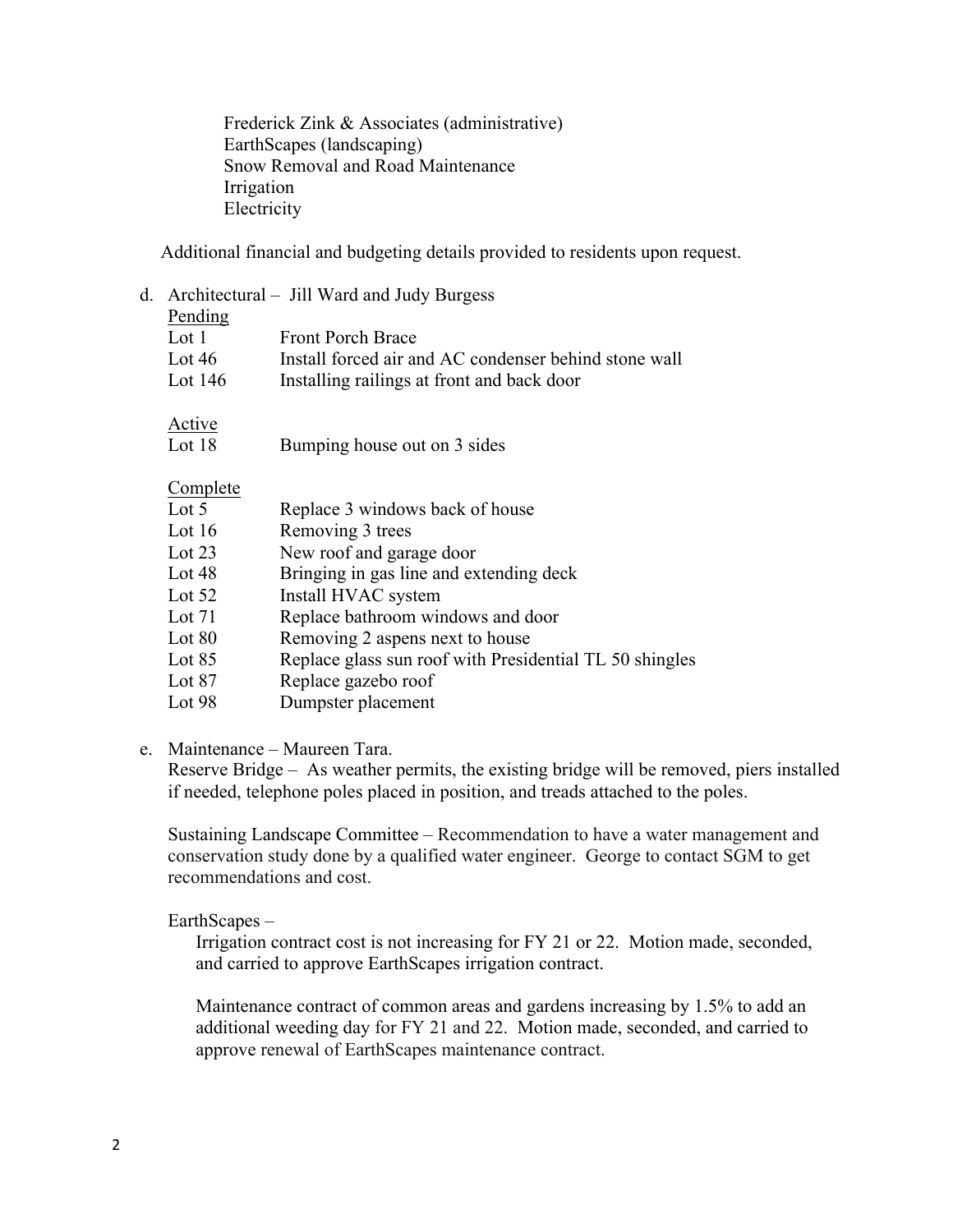Motion made, seconded, and carried to approve adding an amendment to each contract to add two, 1 year renewal options.

Culverts – Engineering company did a review to determine scope of work. Subsequently, three bids for the work were requested and received. Motion made, seconded, and carried to approve S&S Construction to do the work. Maureen will find out how they charge for any additional work that is needed.

Weed Control – Two bids requested and received. Scotts Pro Lawn was recommended. Motion made, seconded, and carried to approve Scotts Pro Lawn for weed control.

Front Entrance – Maureen will send a project overview to the board. The size of the sign may be reduced to decrease project cost. Entrance designs and write-up will be added to the winter Roundup edition followed by homeowners vote to choose a design.

f. Director – Jay Eagen. Survey results – A summary was provided to brief the board.

## **3.** Old Business

- **a.** Budget Planning Process See above.
- **b.** Contract with Frederick Zink & Associates Motion made, seconded, and carried to approve contract.
- **c.** Status of Ranch Entrance Sign See above.
- **d.** Status of Reserve Bridge Repair See above.
- **e.** Status of culvert repair See above.
- **f.** Annual Association Reserve Study Update See above.
- **g.** Ranch Survey Follow-up See above.

### **4.** New Business

- **a.** Annual Assessment Letter Draft provided to the board.
- **b.** Plan for Annual Assessment Mailing Jeanie Emigh and Ken Hunter volunteered to mail the assessment to Ranch residents.
- **c.** Reserve Area Water Issue The cottonwoods in the Reserve are dying from not enough water and old age. Bob Strumpf and Sam Foster will do an initial study of the water status and investigate what drought tolerant trees can be planted to replace the cottonwoods.